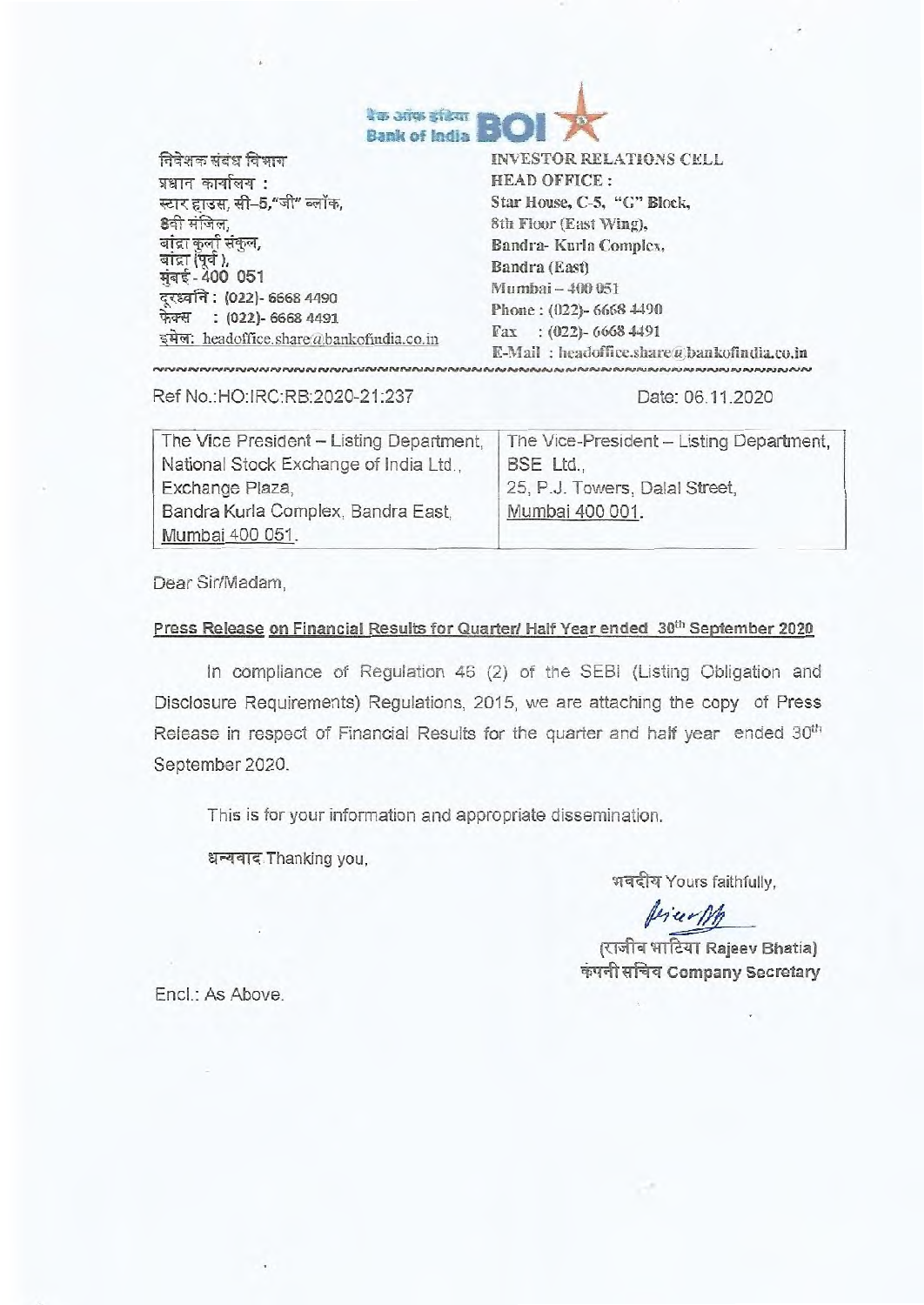

## **Press Release Q2FY21 Results**

- Bank registered a **Net Profit** of **Rs.526 Crores** in Q2FY21, an increase of 97.74% over Q2FY20.
- **Operating Profit** increased to Rs.3,098 Crores in Q2FY21 from Rs.2,460 Crores in Q2FY20, an increase of 25.93% YoY.
- **Non-Interest Income** for Q2FY21 at Rs.1,613 Crores is up by 21.55% over Q2FY20. The non-interest income was bolstered by growth in Treasury income.
- **Net Interest Income** of the Bank stood Rs.4,113 Crores in Q2FY21 against Rs.3,860 Crores in Q2FY20.
- **Global Net Interest Margin** (NIM) during Q2FY21 stood at 2.66% and domestic Net Interest Margin stood at 2.88% compared with 2.99% and 3.36% during Q2FY20.
- **Cost-to-income Ratio** (global) improved to 45.91% YoY as against 52.58% in Q2FY20.
- **Cost of Deposits** (global) improved both YoY and sequentially. From 4.62% in Q2FY20 and 4.32 % in Q1FY21 the ratio improved to 4.17% in Q2FY21.
- **Global Business** increased by 13.45% to **Rs.10,15,400 Crores**, out of which Global Deposits increased by 17.28% YoY and Global Advances increased 8.19% YoY.
- **Home loan,** which constitutes 59.15 % of Bank's domestic retail credit, went up by 12.23% YoY.
- **Domestic CASA** deposits recorded a growth of 13.02% with **CASA** share at 39.49% in Q2FY21.
- **Priority Sector advances** constitutes 43.96% of ANBC in Q2FY21, above the regulatory requirement.
- The **Risk Weighted Assets** declined sequentially by 2.67% and 1.93% YoY.
- **Net NPA ratio at 2.89%** is down by 298 bps YoY and 69 bps QoQ. **Gross NPA** ratio at 13.79% is down by 252 bps YoY and 12 bps QoQ.
- **Provision Coverage Ratio (PCR)** has improved to 87.91%, up 1079 bps YoY and 304 bps QoQ.
- **Capital Adequacy Ratio (CAR)** as per Basel-III stood at 12.80% in Q2FY21.
- **Global Return on Assets (RoA)** increased by 12 bps YoY to 0.28% in Q2FY21 against 0.16% in Q2FY20.